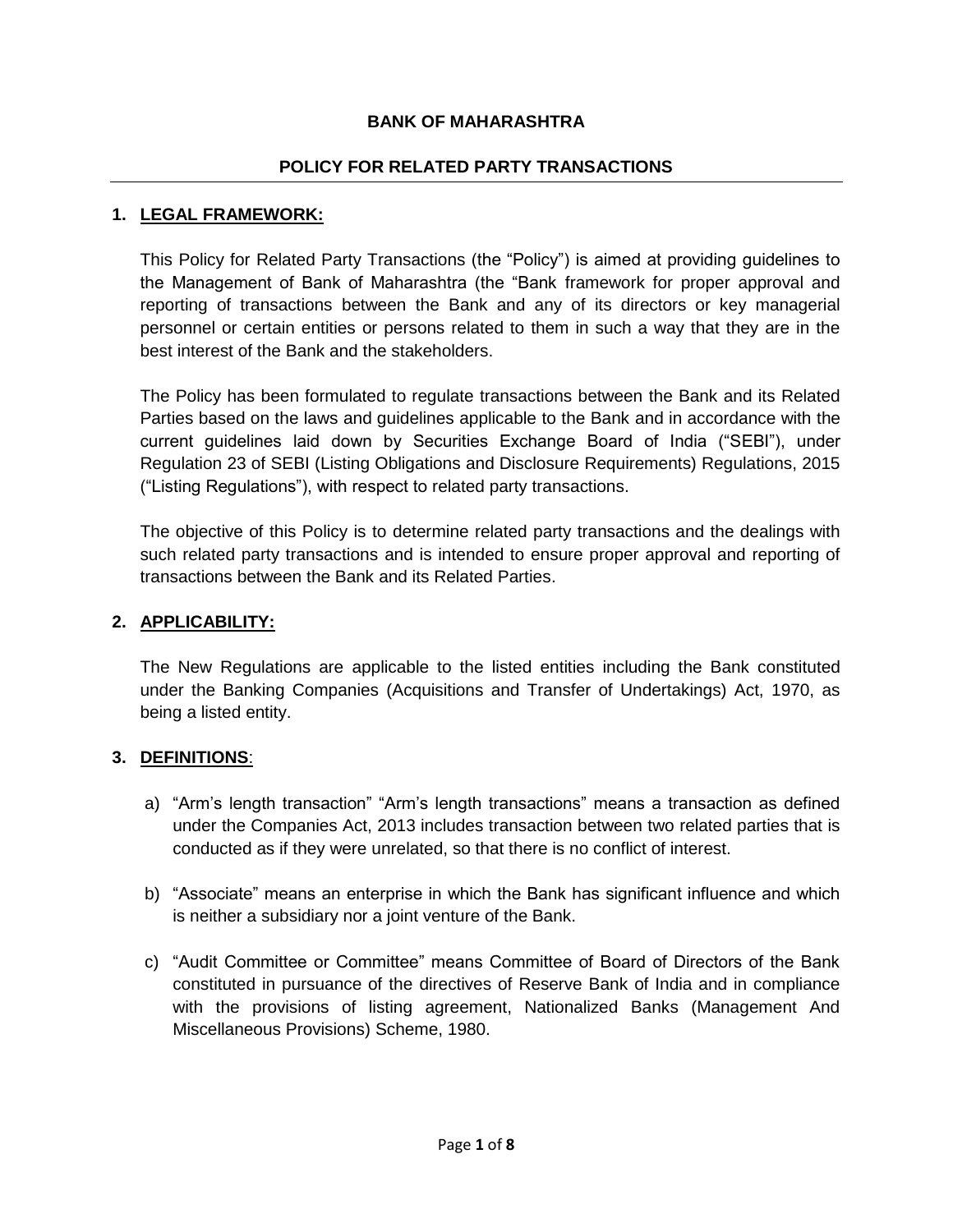- d) "Board" means Board of Directors of the Bank in terms of Section 9 (3) of the Banking Companies (Acquisition and Transfer of Undertakings) Act, 1980.
- e) "Control" shall have the same meaning as defined in SEBI (Substantial Acquisition of Shares and Takeovers) Regulations, 2011.
- f) "Joint Venture" means a contractual arrangement whereby Bank along with one or more parties undertake an economic activity which is subject to joint control.
- g) "Key Managerial Personnel" means
	- i) Chief Executive Officer or the Managing Director appointed under the Nationalized Banks (Management and Miscellaneous Provisions) Scheme, 1980;
	- ii) Whole-time Director;
	- iii) Chief Financial Officer;
	- iv) General Manager; and
	- v) Company Secretary;
- h) "Material Related Party Transaction" for the purpose of the policy means a transaction with a related party if the transactions to be entered into individually or taken together with previous transactions during a financial year, exceeds ten percent of the annual consolidated turnover (Business) as per the last audited financial statements of the Bank
- i) "Office or place of profit" means any office or place:
	- i) where such office or place is held by a director, if the director holding it receives from the Bank anything by way of remuneration over and above the remuneration to which he is entitled as director, by way of salary, sitting fee, commission, perquisites, any rent-free accommodation, otherwise;
	- ii) where such office or place is held by an individual other than a director or by any firm, private company or other body corporate, if the individual, firm private company or body corporate holding it receives from the Bank anything by way of remuneration, salary, fee, commission, perquisites, any rent-free accommodation, or otherwise;
- j) "Policy" means Related Party Transaction Policy.
- k) "Related Party" is defined as: An entity shall be considered as related to the Bank if:
	- i) such an entity is a related party under Section 2(76) of the Companies Act, 2013; or
	- ii) such an entity is a related party under the applicable accounting standards.
		- "Related Party" as defined under Section 2(76) of the Companies Act, 2013 is as follows:
		- i) a director or his relative;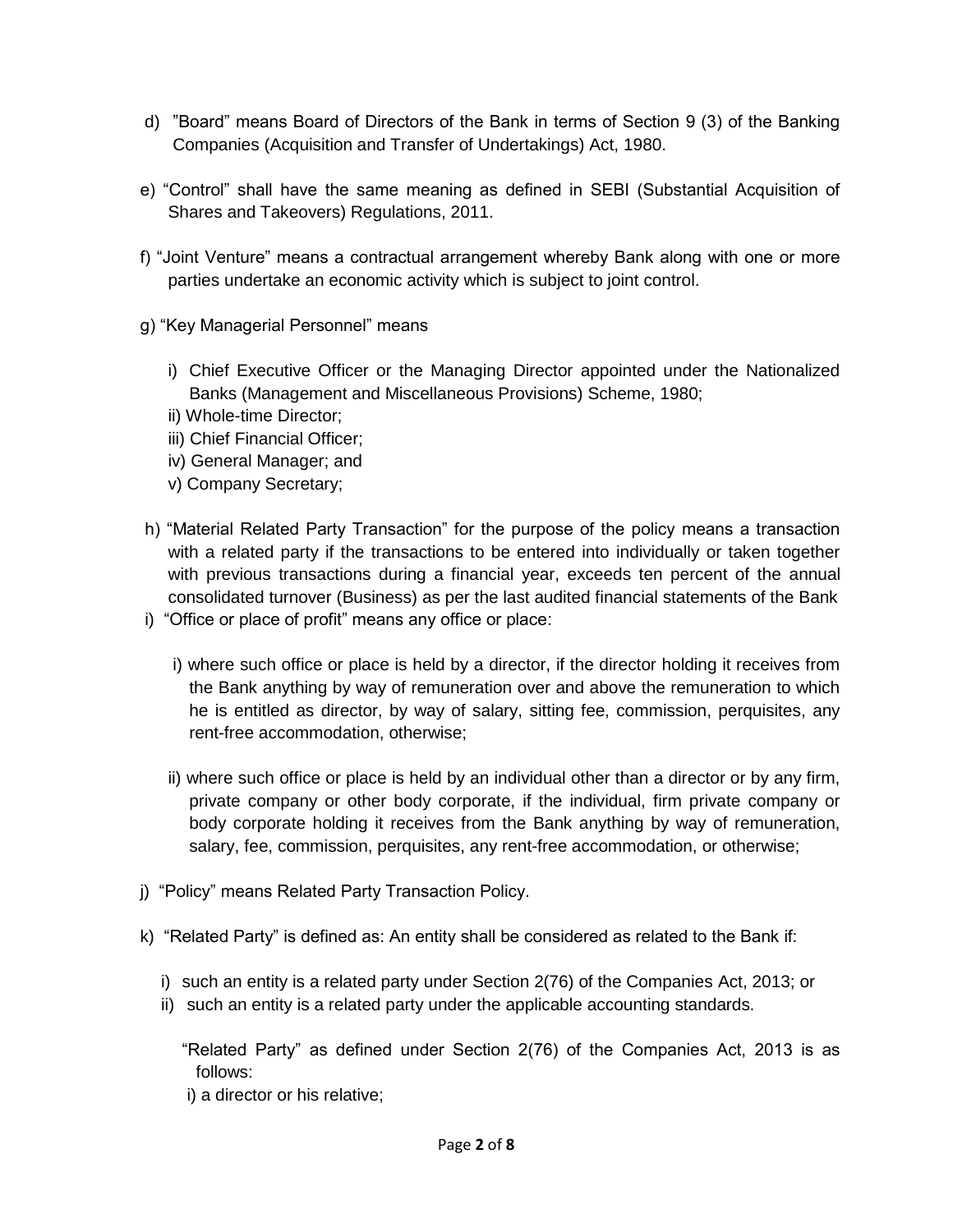- ii) a key managerial personnel or his relative;
- iii) a firm, in which a director of the Bank or his relative is a partner;
- iv) a private company in which a director of the Bank is a member or director;
- v) a public company in which a director of the Bank is a director or holds along with his relatives, more than two per cent of its paid-up share capital;
- vi) any body corporate whose Board of Directors, Managing Director, or Manager is accustomed to act in accordance with the advice, directions or instructions of a director of the Bank;
- vii) any person under whose advice, directions or instructions a director or manager is accustomed to act;
- viii) any company which is -a subsidiary or an associate company of the Bank; or -a subsidiary of the holding company to which it is also a subsidiary;
- l) "Related Party Transaction" is a transfer of resources, services or obligations between the Bank and a related party, regardless of whether a price is charged.

Explanation: A "transaction" with a related party shall be construed to include single transaction or a group of transactions in a contract.

- m) "Relative" means and includes anyone who is related to another,
	- i) They are members of a Hindu undivided family:
	- ii) They are husband and wife; or
	- iii) Father (including step-father)
	- iv) Mother (including step-mother)
	- v) Son (including step-son)
	- vi) Son's wife
	- vii) Daughter
	- viii) Daughter's husband
	- ix) Brother (including step-brother)
	- x) Sister (including step-sister)
- n) "Subsidiary" means:
	- i) a company in which the Bank holds, either by itself and/or through one or more subsidiaries, more than one-half in nominal value of its equity share capital, or
	- ii) controls the composition of the Board of Directors; or

### **4. TYPE OF TRANSACTIONS TO BE COVERED:**

- 4.1. As per the Companies Act 2013, the following transactions will be covered under this Policy:
	- a) Sale, purchase or supply of any goods or materials
	- b) Selling or otherwise disposing of, or buying, property of any kind;
	- c) Leasing of property of any kind;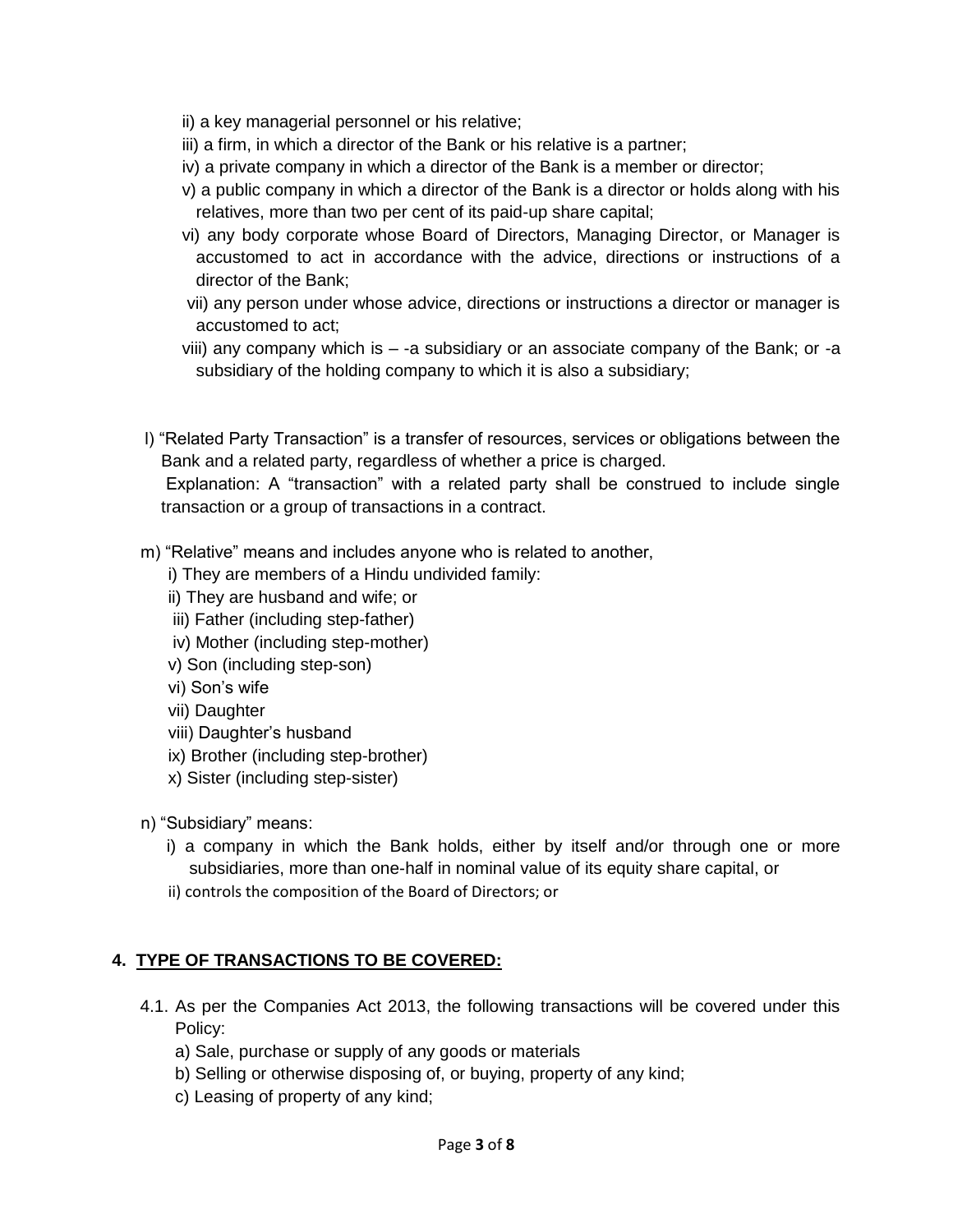- d) Availing or rendering of any services;
- e) Appointment of any agent for purchase or sale of goods, materials, services or property etc.
- f) Such related party's appointment to any office or place of profit in the Bank, its subsidiary company or associate company; g) Underwriting the subscription of any securities or derivatives thereof, of the Bank.
- 4.2 Pursuant to Listing Agreement, following transactions shall also be covered Transfer of resources, services or obligations between the Bank and a related party, regardless of whether a price is charged.
- 4.3 Pursuant to RBI Guidelines on Disclosure in Financial Statements Notes to Accounts (Accounting Standard 18), the following transactions will be covered such as:
	- i) Borrowings
	- ii) Deposits
	- iii) Placement of deposits
	- iv) Advances
	- v) Investments
	- vi) Non-funded commitments
	- vii) Leasing/HP arrangements availed
	- viii) Leasing/HP arrangements provided
	- ix) Purchase of fixed assets
	- x) Sale of fixed assets
	- xi) Interest paid
	- xii) Interest received
	- xiii) Rendering of services
	- xiv) Receiving of services
	- xv) Management contract

# **5. APPROVAL OF RELATED PARTY TRANSACTIONS:**

All Related Party Transactions (RPTs) shall require prior approval of the Audit Committee of the Board (ACB). However, the ACB may grant omnibus approval for Related Party Transactions proposed to be entered into by the Bank subject to the following conditions:

5.1 The Audit Committee shall lay down the criteria for granting the omnibus approval in line with the policy on Related Party Transactions of the Bank and such approval shall be applicable in respect of transactions which are repetitive in nature.

The Audit Committee shall satisfy itself the need for such omnibus approval and that such approval is in the interest of the Bank; Such omnibus approval shall specify:

(i) the name/s of the related party, nature of transaction, period of transaction, maximum amount of transaction that can be entered into,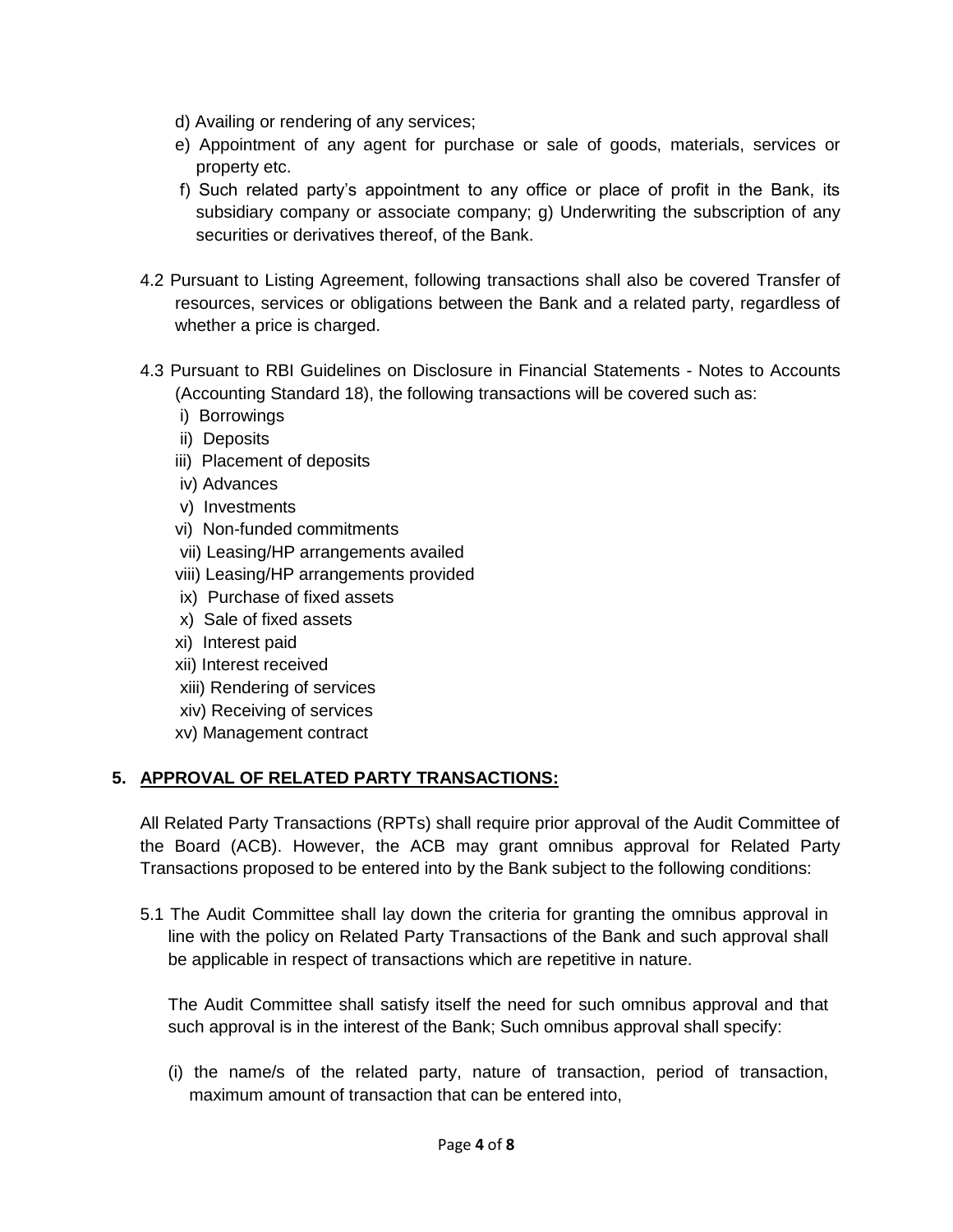- (ii) the indicative base price / current contracted price and the formula for variation in the price, if any, and
- (iii) such other conditions as the Audit Committee may deem fit;

Provided that where the need for Related Party Transaction cannot be foreseen and aforesaid details are not available, Audit Committee may grant omnibus approval for such transactions subject to their value not exceeding Rs.1 crore per transaction.

Audit Committee shall review, at least on a quarterly basis, the details of RPTs entered into by the Bank pursuant to each of the omnibus approval given.

Such omnibus approvals shall be valid for a period not exceeding one year and shall require fresh approvals after the expiry of one year.

5.2 All material Related Party Transactions shall require approval of the shareholders through special resolution and the related parties shall abstain from voting on such resolutions. All entities falling under the definition of related parties shall abstain from voting irrespective of whether the entity is a party to the particular transaction or not.

Further, as per extant provisions of the Listing Regulations:

The prior approvals both in the case of Related Party Transactions and Material Related Party Transactions shall not be required in the following cases:

- i) transactions entered into between two government companies;
- ii) transactions entered into between a holding company and its wholly owned subsidiary whose accounts are consolidated with such holding company and placed before the shareholders at the general meeting for approval.

# **6. IDENTIFICATION OF POTENTIAL RELATED PARTY TRANSACTION:**

Each Director and Key Managerial Personnel is responsible for providing notice to the Audit Committee, any potential Related Party Transaction involving him or her or his or her Relative, including any additional information about the transaction that the Audit Committee may reasonably request.

# **7. PROCEDURE FOR SEEKING APPROVAL OF RELATED PARTY TRANSACTIONS:**

As and when any transaction is contemplated with any Related Party, the concerned office entertaining the request shall submit to the Board Secretariat Deptt. At Head office, the details of the proposed transaction with details/draft contract/draft agreement or other supporting documents justifying that the transactions are on arms' length basis and in an ordinary course of business at prevailing market rate. Based on this, the Board Secretariat shall appropriately take it up for necessary prior approvals from the Audit Committee at its next meeting and convey back the decision to the originator.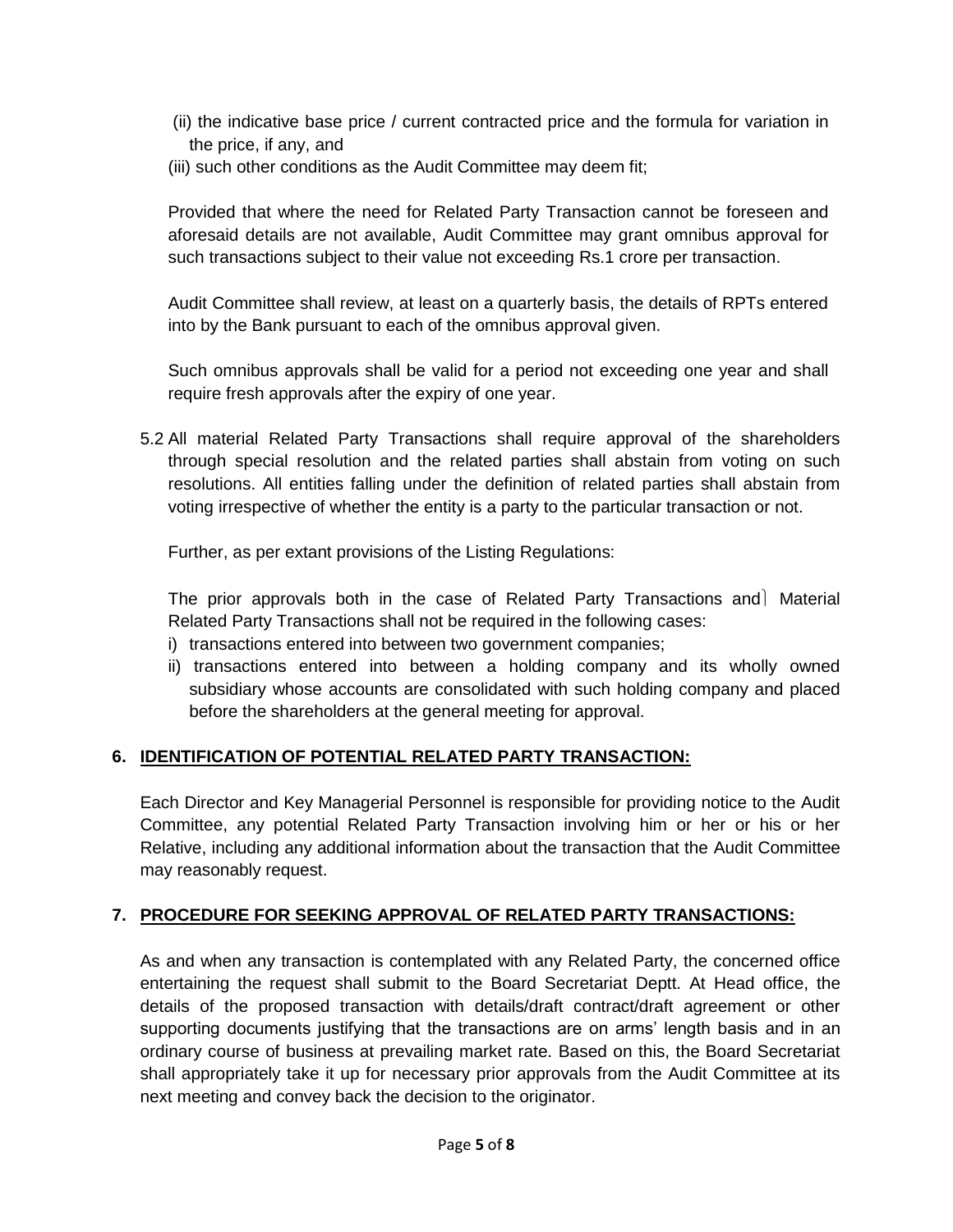## **8. REVIEW AND APPROVAL OF RELATED PARTY TRANSACTIONS:**

- 8.1 Related Party Transactions will be referred to the next regularly scheduled meeting of Audit Committee for review and approval. Any member of the Committee who has a potential interest in any Related Party Transaction will recluse himself or herself and abstain from discussion and voting on the approval of the Related party Transaction.
- 8.2 To review a Related Party Transactions, the Committee will be provided with all relevant material information of the Related Party Transaction, including the terms of the transaction, the business purpose of the transaction, the benefits to the Bank and to the Related Party, and any other relevant matters. In determining whether to approve a Related Party Transaction, the Committee will consider the following factors, among others, to the extent relevant to the Related Party Transaction:

 Whether the terms of the Related Party Transaction are fair and on arms length basis to the Bank and would apply on the same basis if the transaction did not involve a Related Party;

 Whether there are any compelling business reasons for the Bank to enter into the Related Party Transaction and the nature of alternative transactions, if any;

 Whether the Bank was notified about the Related Party Transaction before its commencement and if not, why pre-approval was not sought and whether subsequent ratification is allowed and would be detrimental to the Bank; and

 Whether the Related Party Transaction would present an improper conflict of interest for any director or Key Managerial Personnel of the Bank, taking into account the size of the transaction and the direct or indirect nature of the Director's, Key Managerial Personnel's or other Related Party's interest in the transaction and any other factor the Board/Committee deems relevant.

8.3 If the Committee determines that a Related Party Transactions should be brought before the Board, or if the Board in any case decides to review any such matter or it is mandatory under any law for Board to approve the Related Party Transaction, then the considerations set forth above shall apply to the Board's review and approval of the matter, with such modification as may be necessary or appropriate under the circumstances.

Notwithstanding the foregoing, the following Related Party Transactions shall not require approval of Audit Committee or Shareholders:

i) Any transaction that involves providing of compensation to Director or Key Managerial Personnel in connection with his or her duties to the Bank or any of its subsidiaries or Associates, including the reimbursement of reasonable business and travel expenses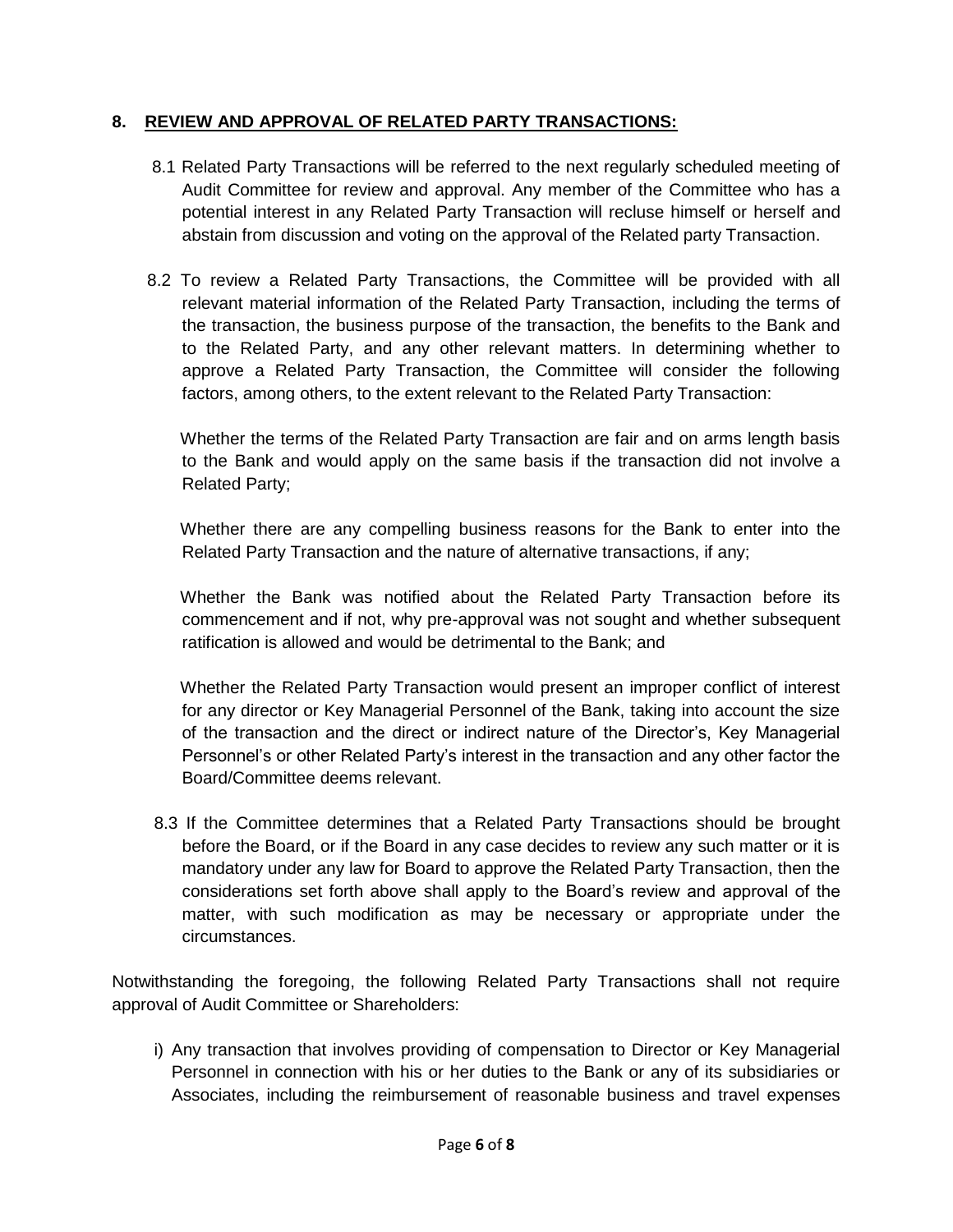incurred in the ordinary course of business or any other facility or loan to which they are entitled in their capacity as an employee of the Bank.

- ii) Any transaction in which the related party's interest arises solely from ownership of securities issued by the Bank and all holders of such securities receive the same benefits pro rate as the related party.
- iii) Transaction involving acceptance of deposits in the ordinary course of the business of the Bank.

### **9. SECRECY PROVISIONS :**

In terms of paragraph 5 of Accounting Standard 18, the disclosures requirements do not apply in circumstances when providing such disclosures would conflict with the reporting enterprise's duties of confidentiality as specifically required in terms of statute, by regulator or similar competent authority.

In terms of Paragraph 6 of Accounting Standard 18, in case a statute or the RBI or SEBI prohibits the Bank from disclosing certain information which is required to be disclosed, nondisclosure of such information would not be deemed as non-compliance with the requirements of Accounting Standard 18.

It is clear from the above that on account of the judicially recognized common law duty of the banks to maintain the confidentiality of the customer details, they need not make such disclosures.

In view of the above, where the disclosures under the Accounting Standards are not aggregated disclosures in respect of any category of related party i.e., where there is only one entity in any category of related party, bank need not disclose any details pertaining to that related party other than the relationship with that related party

## **10. RELATED PARTY TRANSACTIONS WITHOUT THE PRIOR APPROVAL UNDER THIS POLICY:**

In the event the Bank becomes aware of a Related Party Transaction with a Related Party that has not been approved under this Policy within 3 months, the matter shall be reviewed by the Audit Committee. The Audit Committee shall consider all the relevant fact and circumstances regarding the Related Party Transaction and shall evaluate all options available to the Bank, including ratification, revision or termination of the Related Party Transaction. The Audit Committee shall also examine the facts and circumstances pertaining to the failure of reporting such Related Party Transaction to the Audit Committee under this Policy and shall take any such action it deems appropriate.

In any case, where the Audit Committee determines not to ratify a Related Party Transaction that has been commenced without approval, the Audit Committee as